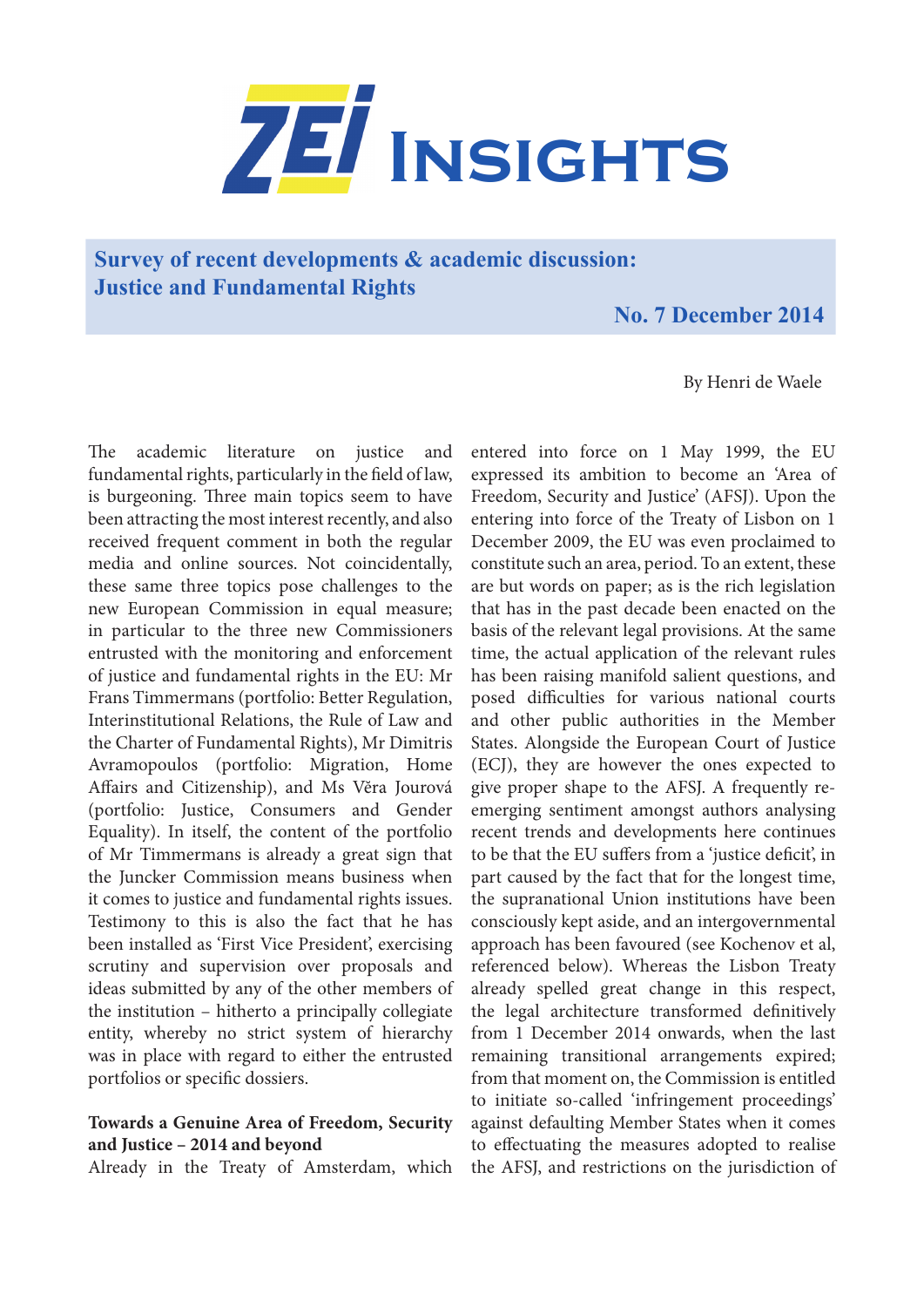the European Court of Justice in this regard were lifted. The relevant measures include, inter alia, the framework decisions on the position of the victim in criminal proceedings (2001/220), on the principle of mutual recognition to decisions rendered in the absence of the person concerned at the trial (2009/299), and on the exchange of criminal records (2009/315). Even from 1 December 2014, these and similar measures still do not automatically acquire the same legal effects as 'ordinary' EU instruments (regulations, directives and decisions) – in particular the crucial quality of 'direct effect', enabling individuals to invoke and rely upon them immediately before national courts and authorities. Nevertheless, shortly prior to this date, the United Kingdom made its final choices with regard to measures it is no longer bound to apply per 1 December 2014, but which it is opting back into – amongst which the controversial framework decision on the so-called European Arrest Warrant (2002/584), allowing for the speedy surrender of suspects from one EU country to the other. A prevailing question however is whether the available instruments for enforcing all previously enacted, as well as all forthcoming measures that aim to give shape to a genuine AFSJ, suffice for achieving that very objective; the Commission may very well be in need of enhanced tools to overcome the alleged deficit, promote the 'rule of European law' in this domain, and effectively deal with repeat offenders. Suggestions to this end are advanced in different contributions to the academic debate, whilst being seriously considered in political circles too (see e.g. Bieber & Maiani; von Bogdandy & Ioannidis, further referenced below).

## **'Der Fall Ungarn' – Enhancing the Commission's Enforcement Powers?**

A closely linked debate pertains to what has become known as the 'Hungary case' which, when brought to the European Court of Justice by the Commission, already triggered two negative verdicts (case C-286/12 and case C-288/12), as

well as a damning pronouncement from the Venice Commission active within the Council of Europe. Since coming to power in 2010, the government of Viktor Orbán has been accused of curtailing democratic freedoms, recasting the public sphere, dictating an orthodox morality, purging the civil service, high offices and the judiciary, even openly promoting the establishment of an 'illiberal state'. The concomitant entrenching of his own position, as well as that of the ruling FIDESZ party, has raised more than one eyebrow amongst other Member States, and prompted calls to counter these developments, if need be by isolating the country and stripping it of its voting rights in the EU Council of Ministers. Similar problems come to the fore with regard to political turmoil, acrimonious in-fighting and widespread corruption in Romania. Also in this light, the principal legal question has become whether the tools that are currently at the disposal of the Union institutions – including the 'systemic deficiency' clause, widely considered as much too blunt ('the nuclear option') – are fit for purpose, or whether the array should be broadened (see von Bogdandy & Ioannidis, referenced below). In 2013, four foreign ministers, including the then Dutch foreign minister Frans Timmermans, wrote a letter to the EU commission asking for a new "rule of law mechanism". The Commission itself came up with proposals earlier this year (Communication from the Commission to the European Parliament and the Council – A New EU Framework to Strengthen the Rule of Law, Brussels, 19 March 2014, COM(2014) 158 final/2.), but was immediately rebuffed by the legal service of the Council with claims that it was reaching beyond the limits of its conferred powers. Recently, Italy revived the debate by making the issue one of the priorities of its sixmonth presidency of the EU, and secured an agreement to hold regular debates in the Council on the rule of law in Member States. Meanwhile, Mr Timmermans has indicated that the Council debates are still only 'complementary' to what the Commission can and will do – yet to what